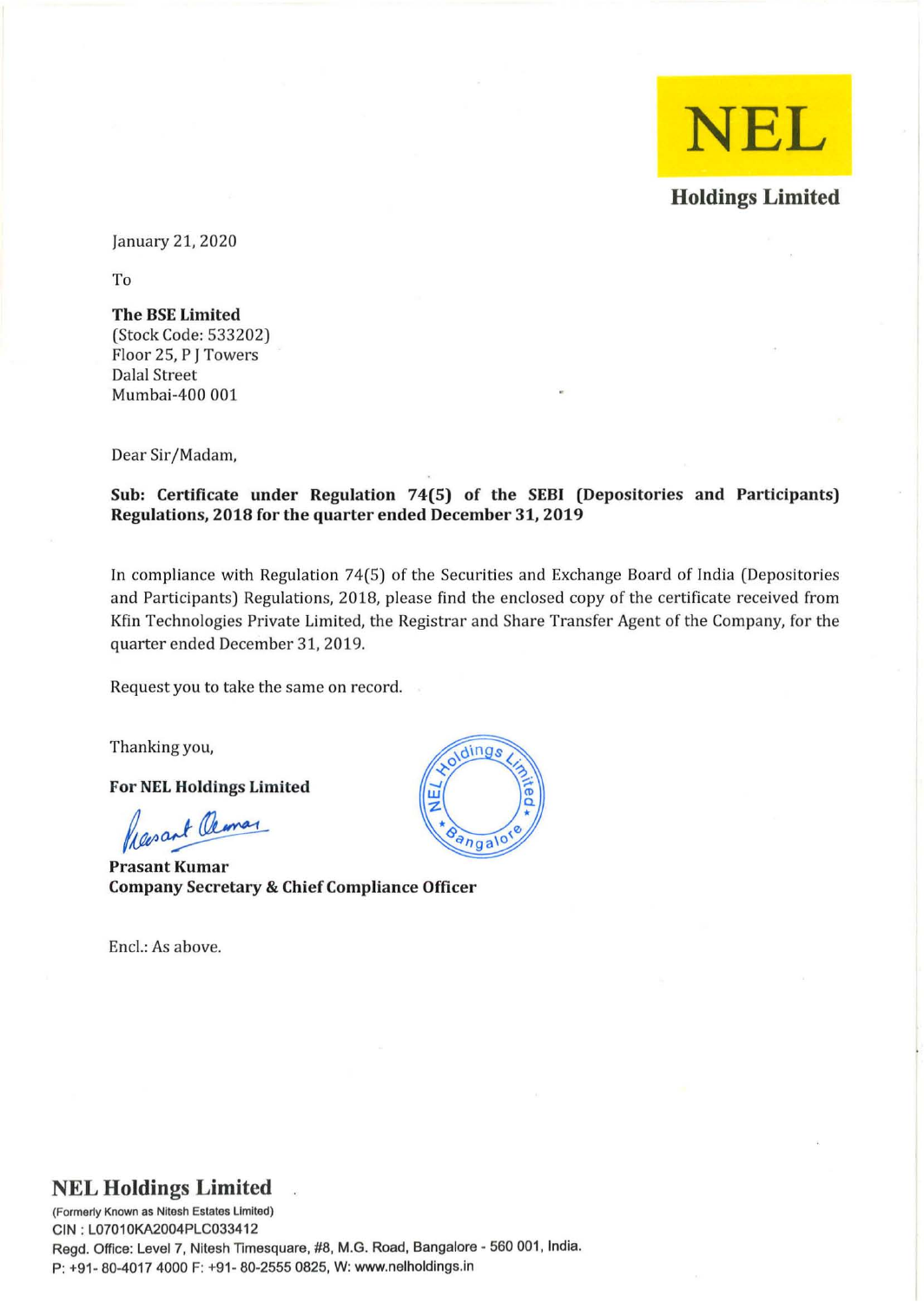KFIN/MRVS/NSDL/74 (5) E/l Date: 14/01/2020

NATIONAL SECURITIES DEPOSITORY LIMITED TRADE WORLD 4TH FLOOR KAMALA MILLS COMPOUND SENAPATI BAPAT MARG LOWER PAREL MUMBAI - 400 013

Dear Sir(s), **Sub: Certificate under Regulation 74(5) for the quarter ended**  December 31, 2019

**We as Registrars , Share Transfer and Depository Services agents of the**  NEL HOLDINGS LIMITED, certify that the details of securities **dematerialized/rematerialized during the aforesaid period, as required under Regulation 74(5) of SEBl (Depositories and participants) Regulations 2018 have been furnished to all the stock Exchanges where the shares of the company are listed.** 

**kFINTECH** 

 $\sqrt{a}$ 

**Thanking you ,** 

**Yours faithfully,**  For KFIN TECHNOLOGIES PRIVATE LIMITED

M R V Subrahmanyam **General Manager** 

CC TO:

THE COMPANY SECRETARY NEL HOLDINGS LIMITED 7TH FLOOR , NITESH TIMESQUARE NO.8 , M G ROAD BANGALORE

560001

# KFin Technologies Private Limited

**(Formerly known as ·Karvy Finlech Private limited")** 

**Registered & Corporate Office** 

Selenium Building, Tower-B, Plot No- 31 & 32, Financial District, Nanakramguda, Serilingampally, Hyderabad, Rangareddi, Telangana, India, 500032. Ph : +91 40 6716 2222, 7961 1000 | https://www.kfintech.com | CIN : U72400TG2017PTC117649